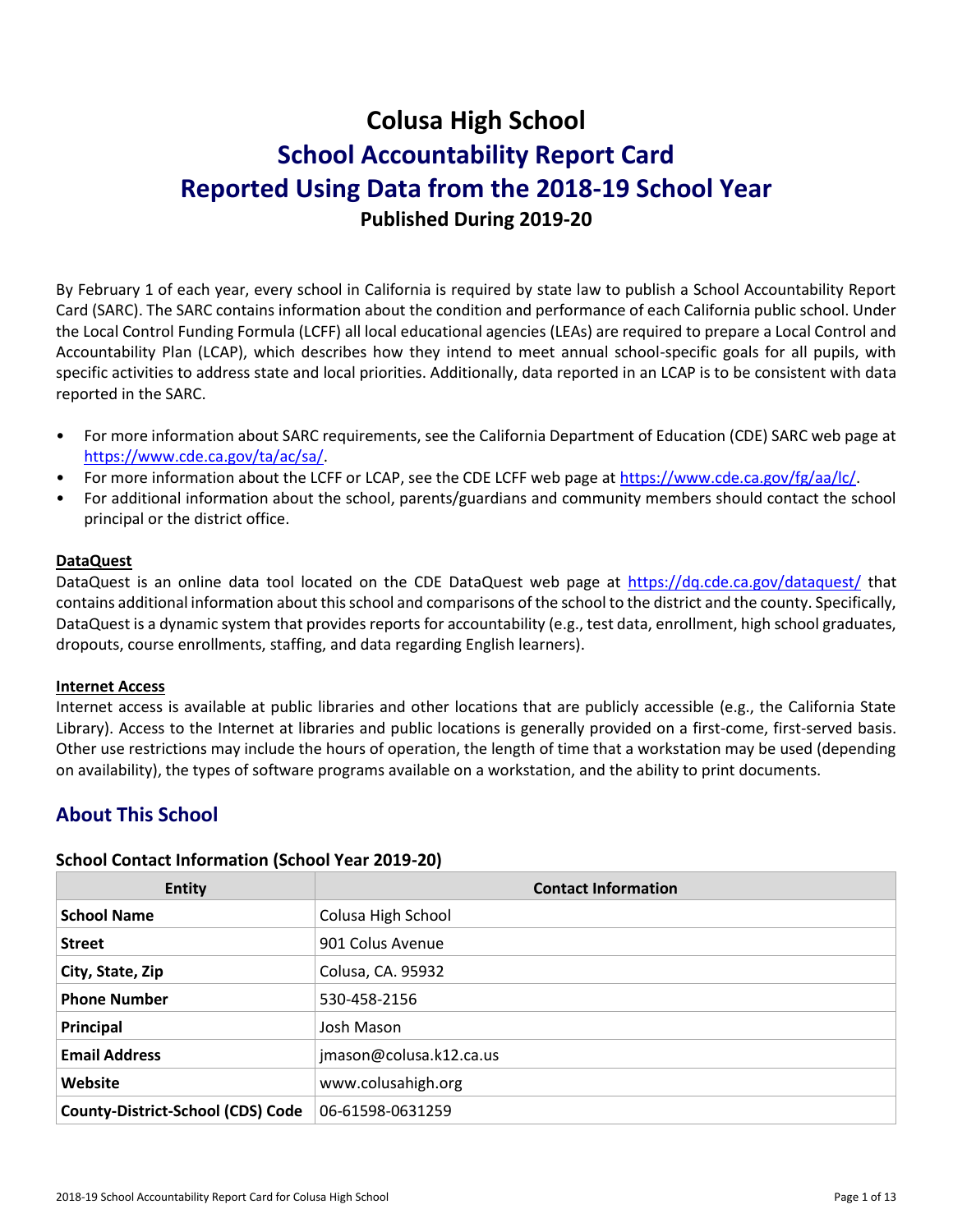| <b>Entity</b>        | <b>Contact Information</b>            |
|----------------------|---------------------------------------|
| <b>District Name</b> | <b>Colusa Unified School District</b> |
| <b>Phone Number</b>  | 530-458-7791                          |
| Superintendent       | <b>Bill Cornelius</b>                 |
| <b>Email Address</b> | bcornelius@colusa.k12.ca.us           |
| Website              | www.colusa.k12.ca.us                  |

#### **School Description and Mission Statement (School Year 2019-20)**

Welcome to Colusa High School and its many rich traditions which reach back over 100 years. The Colusa school community works cooperatively and continuously to fulfill our mission: Colusa High School is committed to the belief that all students can learn and should have the opportunity to achieve academic and co-curricular success. Our high school holds high academic expectations for all students. We believe that high expectations for behavior and attendance lead to higher achievement. We value cultural diversity and welcome community involvement in all school programs.

Located in the rural, agricultural city of Colusa on the Sacramento River, CHS serves 420 students in grades 9-12 through our comprehensive secondary programs (College Preparatory, School to Career, pre-vocational). Of the 74 students graduating in the Class of 2019, 14% are attending a four year college, 62% are attending a California Community College, 8% enlisted in the Armed Forces, 8% entered the workforce, and 4% enrolled in trade schools.

Colusa High School is fully accredited by the Western Association of Schools and Colleges. Colusa High School went through the accreditation process in April 2018 and earned a six year accreditation with a 3 year mid-visit.

It is a goal of Colusa High School that students are prepared to partake in post-secondary education and/or training, or to enter the workforce.

| <b>Grade Level</b>      | <b>Number of Students</b> |
|-------------------------|---------------------------|
| Grade 9                 | 104                       |
| Grade 10                | 114                       |
| Grade 11                | 99                        |
| Grade 12                | 81                        |
| <b>Total Enrollment</b> | 398                       |

#### **Student Enrollment by Grade Level (School Year 2018-19)**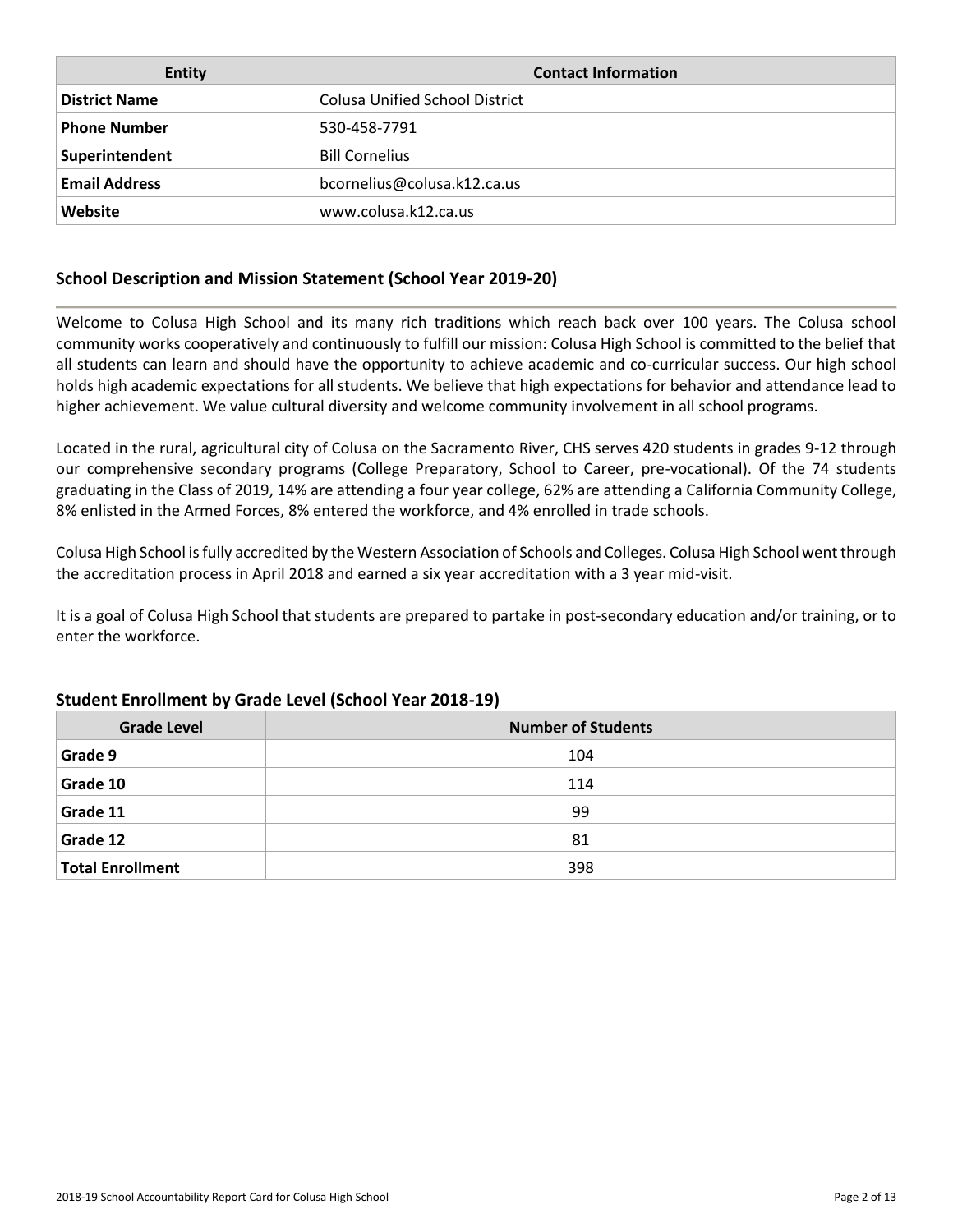#### **Student Enrollment by Group (School Year 2018-19)**

| <b>Student Group</b>                       | <b>Percent of Total Enrollment</b> |
|--------------------------------------------|------------------------------------|
| <b>Black or African American</b>           | 0.3                                |
| American Indian or Alaska Native           | 2                                  |
| Asian                                      | 0.8                                |
| <b>Hispanic or Latino</b>                  | 68.6                               |
| <b>Native Hawaiian or Pacific Islander</b> | 0.3                                |
| White                                      | 27.9                               |
| <b>Two or More Races</b>                   | 0.3                                |
| <b>Socioeconomically Disadvantaged</b>     | 61.8                               |
| <b>English Learners</b>                    | 14.8                               |
| <b>Students with Disabilities</b>          | 13.6                               |
| <b>Foster Youth</b>                        | 0.8                                |
| <b>Homeless</b>                            | 0.3                                |

# **A. Conditions of Learning**

#### **State Priority: Basic**

The SARC provides the following information relevant to the State priority: Basic (Priority 1):

- Degree to which teachers are appropriately assigned and fully credentialed in the subject area and for the pupils they are teaching;
- Pupils have access to standards-aligned instructional materials; and
- School facilities are maintained in good repair

#### **Teacher Credentials**

| <b>Teachers</b>                                                    | <b>School</b><br>2017-18 | <b>School</b><br>2018-19 | <b>School</b><br>2019-20 | <b>District</b><br>2019-20 |
|--------------------------------------------------------------------|--------------------------|--------------------------|--------------------------|----------------------------|
| <b>With Full Credential</b>                                        | 21                       | 22                       | 22                       | 80                         |
| <b>Without Full Credential</b>                                     |                          | 0                        |                          | Δ                          |
| Teaching Outside Subject Area of Competence (with full credential) |                          |                          |                          |                            |

#### **Teacher Misassignments and Vacant Teacher Positions**

| Indicator                                             | 2017-18 | 2018-19 | 2019-20 |
|-------------------------------------------------------|---------|---------|---------|
| <b>Misassignments of Teachers of English Learners</b> |         |         |         |
| Total Teacher Misassignments*                         |         |         |         |
| <b>Vacant Teacher Positions</b>                       |         |         |         |

Note: "Misassignments" refers to the number of positions filled by teachers who lack legal authorization to teach that grade level, subject area, student group, etc. \*Total Teacher Misassignments includes the number of Misassignments of Teachers of English Learners.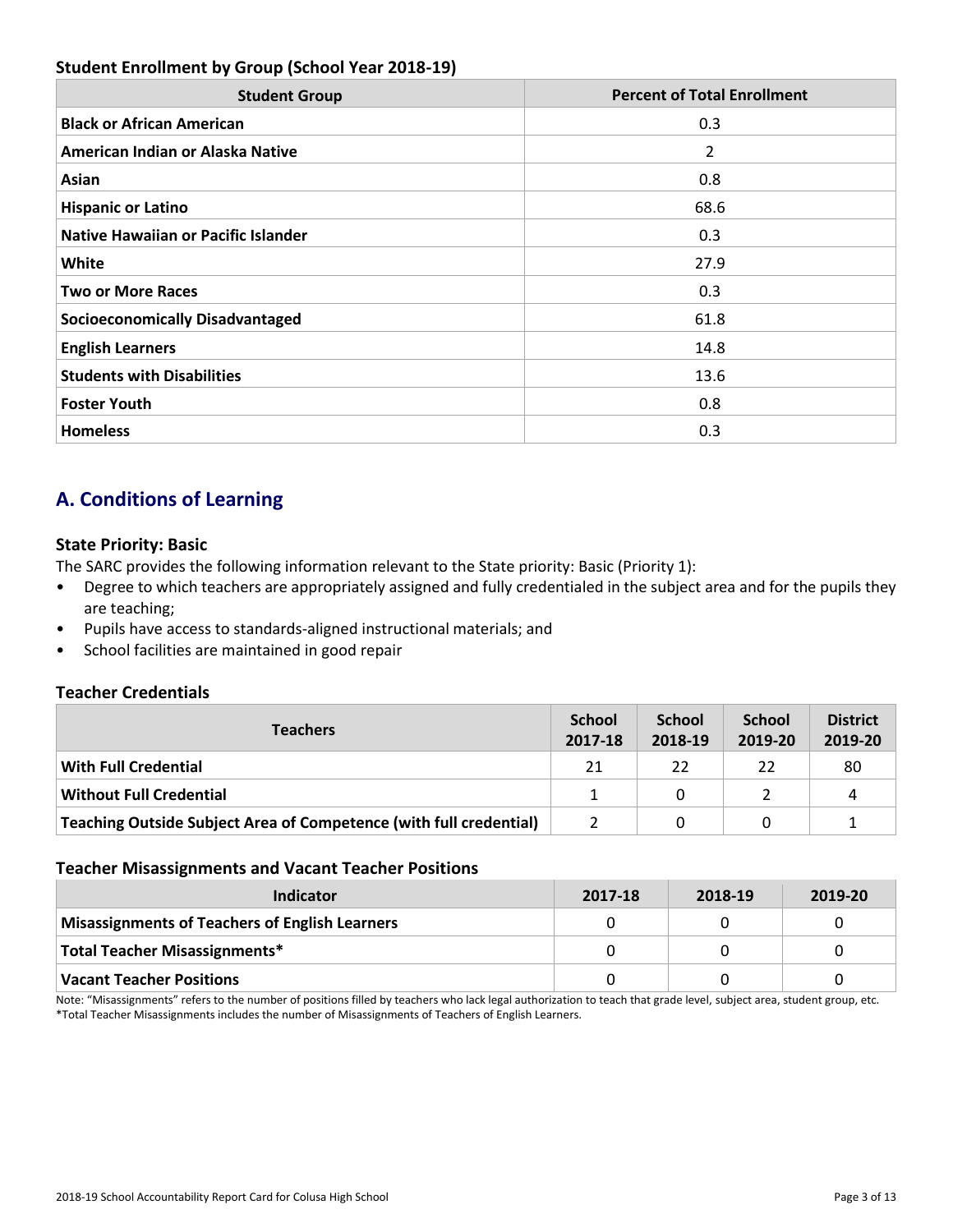# **Quality, Currency, Availability of Textbooks and Instructional Materials (School Year 2019-20)**

#### **Year and month in which data were collected:** August 2019

| <b>Subject</b>               | <b>Textbooks and Other Instructional</b><br><b>Materials/year of Adoption</b>                                                                                                                                                                                                                                                                                                                                                                                                                                                                | <b>From Most</b><br>Recent<br><b>Adoption?</b> | <b>Percent Students</b><br><b>Lacking Own</b><br><b>Assigned Copy</b> |
|------------------------------|----------------------------------------------------------------------------------------------------------------------------------------------------------------------------------------------------------------------------------------------------------------------------------------------------------------------------------------------------------------------------------------------------------------------------------------------------------------------------------------------------------------------------------------------|------------------------------------------------|-----------------------------------------------------------------------|
| <b>Reading/Language Arts</b> | Literature & Composition (Honors). Beford<br>St. Martin's 2011<br>Handbook of Critical Approaches to<br>Literature. Oxford University Press1999<br><b>Various Novels</b><br>Supplemental:<br>Gale Databases. Cengage Learning 2019<br>Proquest Databases. Proquest 2019<br>Language of Literature 9. McDougall Littell<br>2000<br>Language of Literature 10. McDougall Littell<br>2000                                                                                                                                                       | Yes                                            | 0%                                                                    |
| <b>Mathematics</b>           | Integrated Math I, Holt McDougall, 2016<br>Integrated Math II, Holt McDougall, 2016<br>Integrated Math III, Holt McDougal, 2016<br>Pre-calculus, Brooks/Cole (Cengage), 2012<br>Calculus, Houghton Mifflin, 2006<br>Personal Finance:<br>Foundations in Personal Finance, The Lampo<br>Group, 2014                                                                                                                                                                                                                                           | Yes                                            | 0%                                                                    |
| <b>Science</b>               | Agriscience. Interstate Publishers, Inc. 2003<br>Biology: California The Living Earth. Pearson<br>2020<br>Biology Concepts & Connections. Pearson<br>2018<br>Environmental Science. Pearson 2011<br>Active Chemistry. It's About Time 2015<br>Modern Chemistry (Ag Chem). Holt<br>McDougall 2015<br>Physics. Holt McDougall 2012<br>Sustaining the Earth. Brooks/Cole 2007<br>Introduction to Anatomy & Physiology.<br>Goodheart Wilcox 2014<br>Earth Comm. Activate Learning 2018<br>Supplemental:<br>Gale Databases. Cengage Learning 2019 | Yes                                            | 0%                                                                    |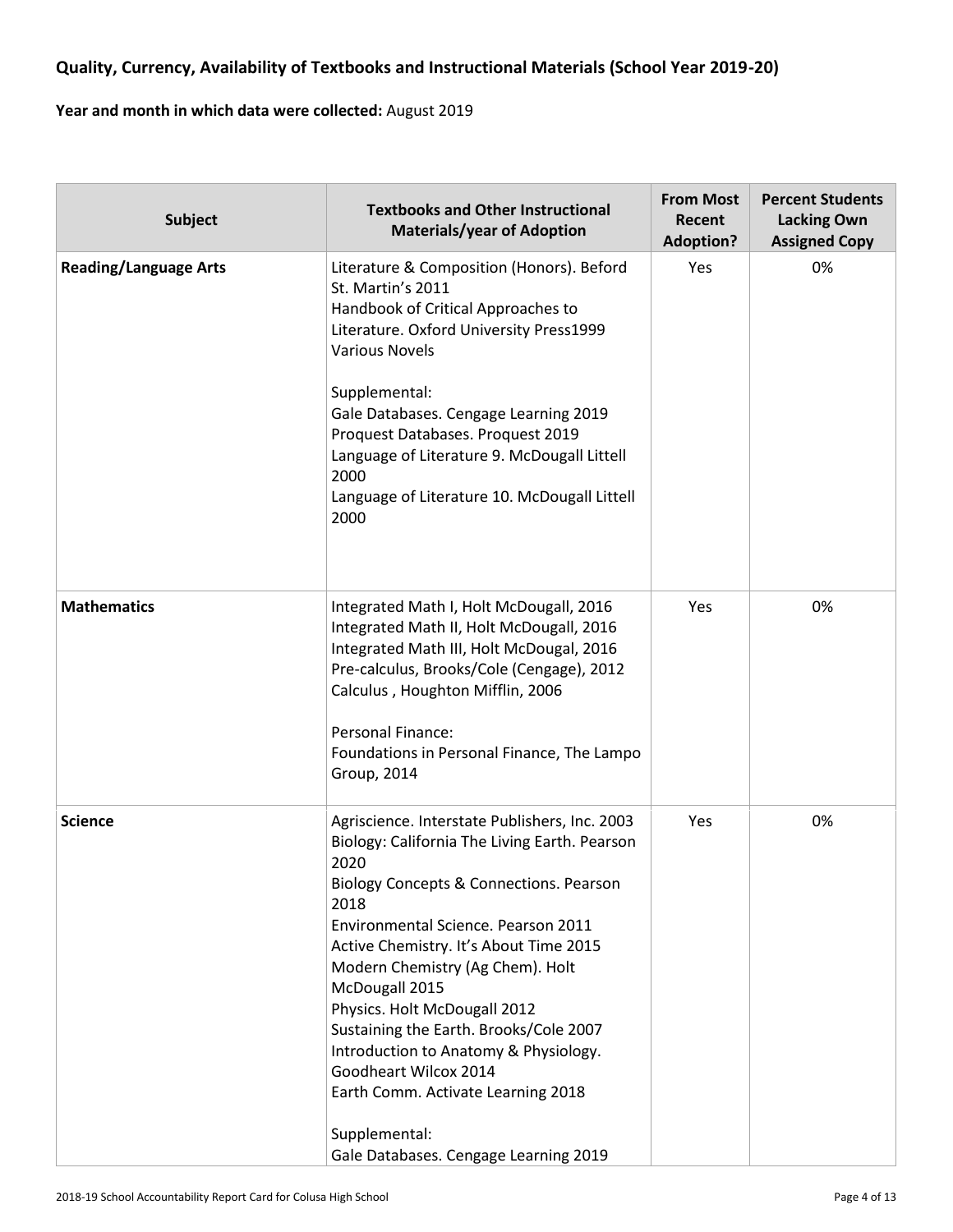| <b>Subject</b>                                                        | <b>Textbooks and Other Instructional</b><br><b>Materials/year of Adoption</b>                                                                                                                                                                                                                                                                                                                                                                                                                                                                                           | <b>From Most</b><br>Recent<br><b>Adoption?</b> | <b>Percent Students</b><br><b>Lacking Own</b><br><b>Assigned Copy</b> |
|-----------------------------------------------------------------------|-------------------------------------------------------------------------------------------------------------------------------------------------------------------------------------------------------------------------------------------------------------------------------------------------------------------------------------------------------------------------------------------------------------------------------------------------------------------------------------------------------------------------------------------------------------------------|------------------------------------------------|-----------------------------------------------------------------------|
|                                                                       | Proquest Databases. Proquest 2019<br>Climate Change. National Geographic 2014<br>Green. National Geographic 2014<br>Water: Challenges & Policy. National<br>Geographic 2014<br>Science Laboratory Equipment (Gr. 9-12).<br>Essential laboratory equipment is provided<br>through site and categorical funding.                                                                                                                                                                                                                                                          |                                                |                                                                       |
| <b>History-Social Science</b>                                         | History Alive! World History, Teacher's<br>Curriculum Institute, 2013<br>History Alive! Pursuing American Ideals,<br>Teacher's Curriculum Institute, 2013<br>Civics in America, McDougal Littell, 2003<br>American Government. Bedford, Freeman &<br>Worth. 2019<br>Econ Alive!: The Power to Choose, Teacher's<br>Curriculum Institute, 2015<br>Give Me Liberty! Norton, 2016<br>Supplemental:<br>Gale Databases. Cengage Learning 2019<br>Proquest Databases. Proquest 2019<br><b>Foundational Documents and Court Cases</b><br>Reader. Bedford, Freeman & Worth 2019 | Yes                                            | 0%                                                                    |
| <b>Foreign Language</b>                                               | Realidades I, Pearson-Prentice Hall, 2008<br>Realidades II, Pearson-Prentice Hall, 2008<br>Entre Mundos, Pearson-Prentice Hall, 2004<br>Temas(AP), Vista Higher Learning, 2014                                                                                                                                                                                                                                                                                                                                                                                          | Yes                                            | 0%                                                                    |
| <b>Health</b>                                                         | Supplemental:<br><b>Discovery Education Website</b><br><b>CPR Training Manual</b><br>Various pamphlets<br><b>Reality Works (Babies)</b><br>Gale Databases, Cengage Learning, 2019<br>Proquest Databases, Proquest, 2019                                                                                                                                                                                                                                                                                                                                                 | Yes                                            | 0%                                                                    |
| <b>Visual and Performing Arts</b>                                     | Theatre Art in Action, Glencoe, 2005                                                                                                                                                                                                                                                                                                                                                                                                                                                                                                                                    | Yes                                            | 0%                                                                    |
| <b>Science Laboratory Equipment</b><br>$\left($ grades 9-12 $\right)$ | Science Laboratory Equipment (Gr. 9-12) is<br>provided through site and categorical<br>funding.                                                                                                                                                                                                                                                                                                                                                                                                                                                                         | Yes                                            | 0%                                                                    |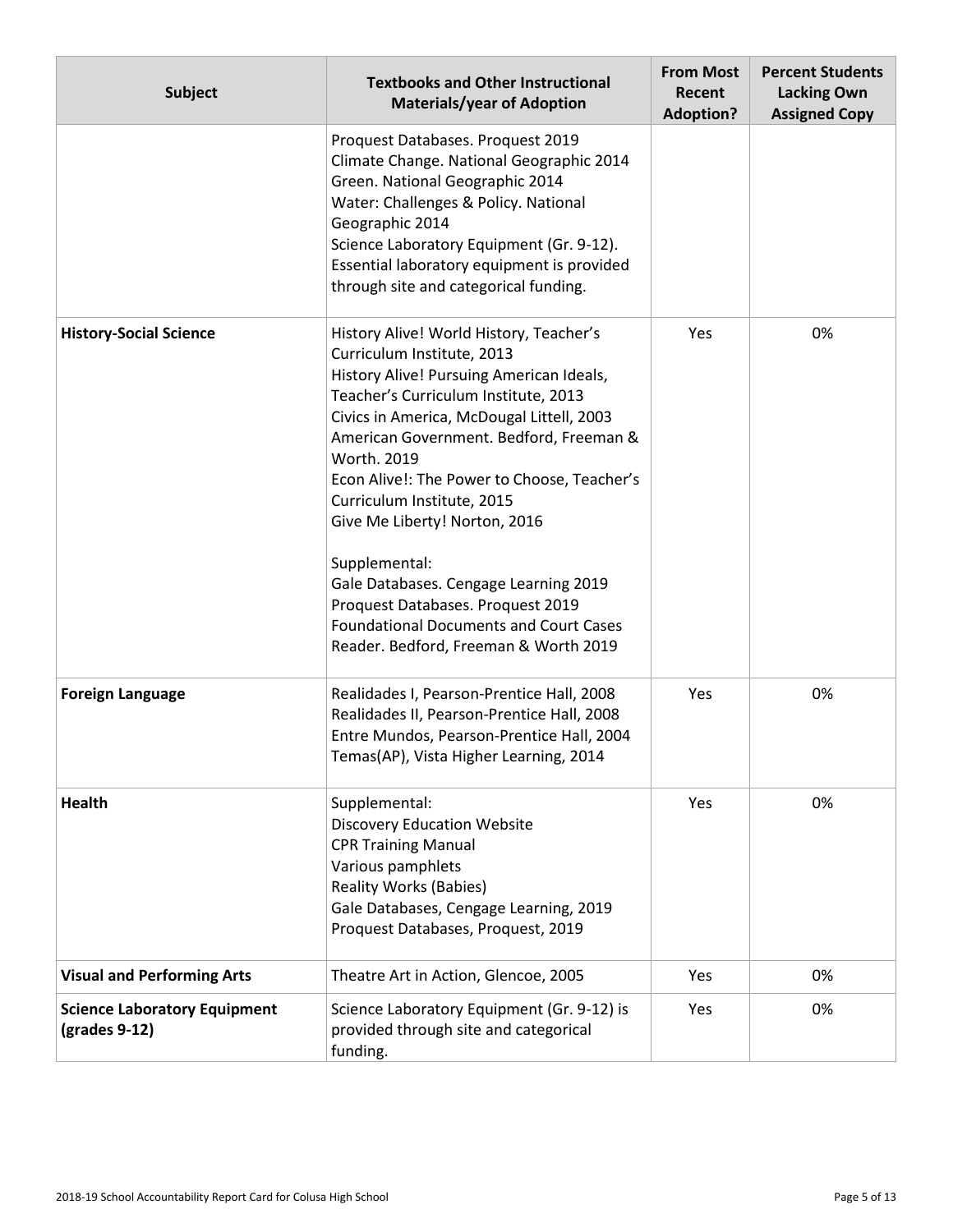#### **School Facility Conditions and Planned Improvements (Most Recent Year)**

The present Colusa High School campus is approximately 52 years old with most buildings constructed prior to 1964. Generally in good repair, the facilities include 22 classrooms, administrative and counseling offices, a career center, a gymnasium and cafeteria/foyer, music room/stage, locker rooms for boys and girls, four tennis courts, two soccer fields and two practice fields, two baseball fields, an outdoor track, and a five-acre school farm with animal barn.

The school library, housed in the administrative wing, has a collection of 16,655 books, online card catalog, and Internet access on 30 student computers. Campus wide there are 2 functioning computer labs as well as 6 COWs as mobile computer labs for students and teachers. All of our staff computers are networked and have Internet access as well. Wi-Fi was installed campus-wide in 2015.

A staff of one full-time custodian and a two-person custodial crew maintain the property with a district groundskeeper responsible for mowing and watering lawns. During passing periods, at lunch, and immediately before and after school, two administrators share responsibilities for student supervision on the grounds.

Ongoing efforts are underway to acquire modernization funding to make facility repairs needed as a result of aging buildings. Colusa High School was a recipient of California Technical Education Incentive Grant resulting in a new pavilion, modernized science classroom, and a modernized business classroom that will be completed in 2020. CHS was also the beneficiary of the passing of a school bond in 2014 that has significantly helped with our alarm system, intercom system, new high efficiency LED lights, numerous new AC/Heat units, window tinting for safety, new flooring and restrooms in the cafeteria/foyer, repaired roofs and air conditioning now in the gymnasium.

#### **School Facility Good Repair Status (Most Recent Year)**

Using the **most recently collected** FIT data (or equivalent), provide the following:

- Determination of repair status for systems listed
- Description of any needed maintenance to ensure good repair
- The year and month in which the data were collected
- The overall rating

#### **Year and month of the most recent FIT report:** July 2019

| <b>System Inspected</b>                                                | <b>Rating</b> | <b>Repair Needed and Action Taken or Planned</b> |
|------------------------------------------------------------------------|---------------|--------------------------------------------------|
| Systems: Gas Leaks,<br>Mechanical/HVAC, Sewer                          | Good          |                                                  |
| <b>Interior: Interior Surfaces</b>                                     | Fair          |                                                  |
| <b>Cleanliness: Overall Cleanliness,</b><br>Pest/Vermin Infestation    | Good          |                                                  |
| <b>Electrical: Electrical</b>                                          | Good          |                                                  |
| Restrooms/Fountains: Restrooms,<br>Sinks/Fountains                     | Good          |                                                  |
| Safety: Fire Safety, Hazardous<br><b>Materials</b>                     | Good          |                                                  |
| Structural: Structural Damage,<br>Roofs                                | Fair          |                                                  |
| External: Playground/School<br>Grounds, Windows/<br>Doors/Gates/Fences | Good          |                                                  |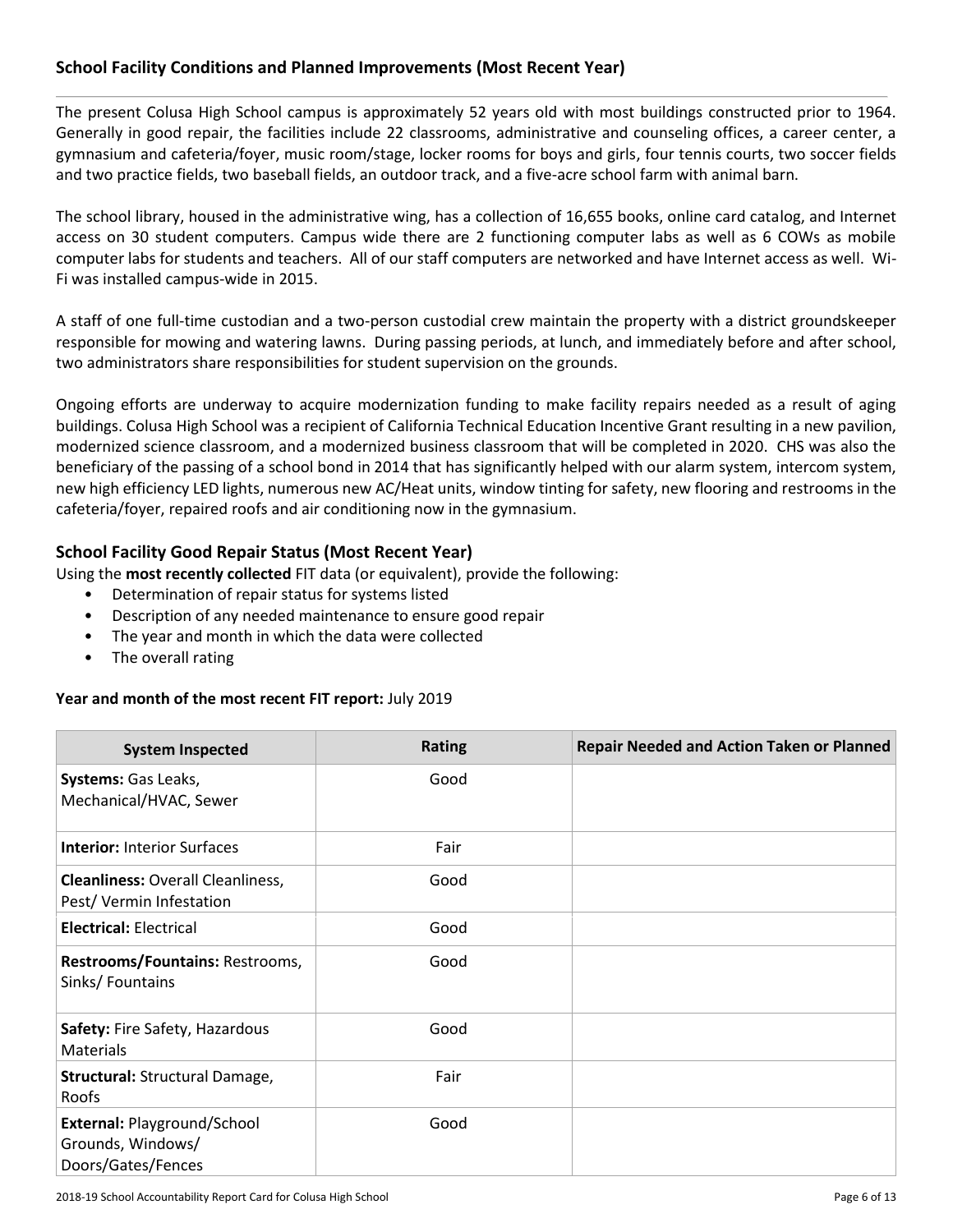| System Inspected | Rating | <b>Repair Needed and Action Taken or Planned</b> |
|------------------|--------|--------------------------------------------------|
| Overall Rating   | Good   |                                                  |

# **B. Pupil Outcomes**

#### **State Priority: Pupil Achievement**

The SARC provides the following information relevant to the State priority: Pupil Achievement (Priority 4):

- **Statewide assessments** (i.e., California Assessment of Student Performance and Progress [CAASPP] System, which includes the Smarter Balanced Summative Assessments for students in the general education population and the California Alternate Assessments [CAAs] for English language arts/literacy [ELA] and mathematics given in grades three through eight and grade eleven. Only eligible students may participate in the administration of the CAAs. CAAs items are aligned with alternate achievement standards, which are linked with the Common Core State Standards [CCSS] for students with the most significant cognitive disabilities); and
- The percentage of students who have successfully completed courses that satisfy the requirements for entrance to the University of California and the California State University, or career technical education sequences or programs of study.

#### **CAASPP Test Results in ELA and Mathematics for All Students Grades Three through Eight and Grade Eleven**

#### **Percentage of Students Meeting or Exceeding the State Standard**

| <b>Subject</b>                                                                | <b>School</b><br>2017-18 | <b>School</b><br>2018-19 | <b>District</b><br>2017-18 | <b>District</b><br>2018-19 | <b>State</b><br>2017-18 | <b>State</b><br>2018-19 |
|-------------------------------------------------------------------------------|--------------------------|--------------------------|----------------------------|----------------------------|-------------------------|-------------------------|
| <b>English Language Arts/Literacy</b><br>$\left($ grades 3-8 and 11 $\right)$ | 55                       | 61                       | 42                         | 44                         | 50                      | 50                      |
| <b>Mathematics</b><br>$\vert$ (grades 3-8 and 11)                             | 32                       | 32                       | 30                         | 34                         | 38                      | 39                      |

Note: Percentages are not calculated when the number of students tested is ten or less, either because the number of students in this category is too small for statistical accuracy or to protect student privacy.

Note: ELA and mathematics test results include the Smarter Balanced Summative Assessment and the CAA. The "Percent Met or Exceeded" is calculated by taking the total number of students who met or exceeded the standard on the Smarter Balanced Summative Assessment plus the total number of students who met the standard (i.e., achieved Level 3-Alternate) on the CAAs divided by the total number of students who participated in both assessments.

## **CAASPP Test Results in ELA by Student Group Grades Three through Eight and Grade Eleven (School Year 2018-19)**

| <b>Student Group</b>             | <b>Total</b><br><b>Enrollment</b> | <b>Number</b><br><b>Tested</b> | Percent<br><b>Tested</b> | Percent<br><b>Not</b><br><b>Tested</b> | Percent<br>Met or<br><b>Exceeded</b> |
|----------------------------------|-----------------------------------|--------------------------------|--------------------------|----------------------------------------|--------------------------------------|
| <b>All Students</b>              | 92                                | 89                             | 96.74                    | 3.26                                   | 60.67                                |
| <b>Male</b>                      | 42                                | 40                             | 95.24                    | 4.76                                   | 52.50                                |
| Female                           | 50                                | 49                             | 98.00                    | 2.00                                   | 67.35                                |
| <b>Black or African American</b> | $\qquad \qquad -$                 | $\overline{\phantom{m}}$       | $\qquad \qquad -$        | --                                     | $\overline{\phantom{a}}$             |
| American Indian or Alaska Native | $- -$                             | $- -$                          | $- -$                    | --                                     | $- -$                                |
| Asian                            | $- -$                             | $- -$                          | $- -$                    | --                                     | $- -$                                |
| <b>Filipino</b>                  |                                   |                                |                          |                                        |                                      |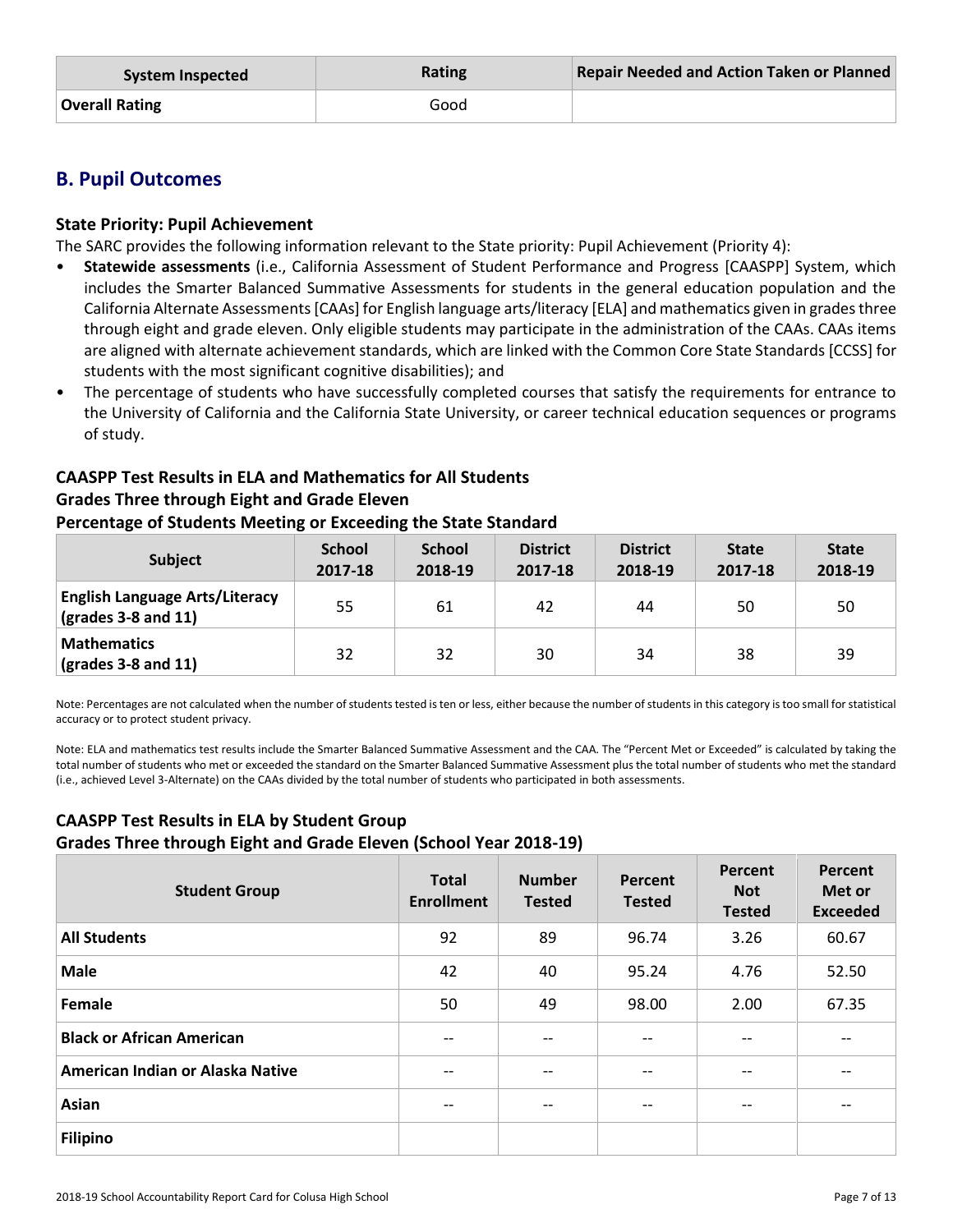| <b>Student Group</b>                                 | <b>Total</b><br><b>Enrollment</b> | <b>Number</b><br><b>Tested</b> | Percent<br><b>Tested</b> | Percent<br><b>Not</b><br><b>Tested</b> | Percent<br>Met or<br><b>Exceeded</b> |
|------------------------------------------------------|-----------------------------------|--------------------------------|--------------------------|----------------------------------------|--------------------------------------|
| <b>Hispanic or Latino</b>                            | 57                                | 54                             | 94.74                    | 5.26                                   | 51.85                                |
| <b>Native Hawaiian or Pacific Islander</b>           |                                   |                                |                          |                                        |                                      |
| White                                                | 31                                | 31                             | 100.00                   | 0.00                                   | 74.19                                |
| <b>Two or More Races</b>                             |                                   |                                |                          |                                        |                                      |
| <b>Socioeconomically Disadvantaged</b>               | 56                                | 55                             | 98.21                    | 1.79                                   | 52.73                                |
| <b>English Learners</b>                              | 15                                | 14                             | 93.33                    | 6.67                                   | 21.43                                |
| <b>Students with Disabilities</b>                    | 11                                | 9                              | 81.82                    | 18.18                                  | 0.00                                 |
| <b>Students Receiving Migrant Education Services</b> | $\qquad \qquad -$                 |                                | --                       |                                        |                                      |
| <b>Foster Youth</b>                                  |                                   |                                |                          |                                        |                                      |
| <b>Homeless</b>                                      |                                   |                                |                          |                                        |                                      |

Note: ELA test results include the Smarter Balanced Summative Assessment and the CAA. The "Percent Met or Exceeded" is calculated by taking the total number of students who met or exceeded the standard on the Smarter Balanced Summative Assessment plus the total number of students who met the standard (i.e., achieved Level 3-Alternate) on the CAAs divided by the total number of students who participated in both assessments.

Note: Double dashes (--) appear in the table when the number of students is ten or less, either because the number of students in this category is too small for statistical accuracy or to protect student privacy.

Note: The number of students tested includes all students who participated in the test whether they received a score or not; however, the number of students tested is not the number that was used to calculate the achievement level percentages. The achievement level percentages are calculated using only students who received scores.

#### **CAASPP Test Results in Mathematics by Student Group Grades Three through Eight and Grade Eleven (School Year 2018-19)**

| <b>Student Group</b>                       | <b>Total</b><br><b>Enrollment</b> | <b>Number</b><br><b>Tested</b> | Percent<br><b>Tested</b> | Percent<br><b>Not</b><br><b>Tested</b> | <b>Percent</b><br>Met or<br><b>Exceeded</b> |
|--------------------------------------------|-----------------------------------|--------------------------------|--------------------------|----------------------------------------|---------------------------------------------|
| <b>All Students</b>                        | 92                                | 88                             | 95.65                    | 4.35                                   | 31.82                                       |
| <b>Male</b>                                | 42                                | 39                             | 92.86                    | 7.14                                   | 35.90                                       |
| Female                                     | 50                                | 49                             | 98.00                    | 2.00                                   | 28.57                                       |
| <b>Black or African American</b>           | $-$                               | $- -$                          | $\qquad \qquad -$        | $-$                                    | $-$                                         |
| American Indian or Alaska Native           | --                                | $- -$                          | $\overline{\phantom{a}}$ | $-$                                    |                                             |
| Asian                                      | $-$                               | $-$                            | $\qquad \qquad -$        | $-$                                    | --                                          |
| <b>Filipino</b>                            |                                   |                                |                          |                                        |                                             |
| <b>Hispanic or Latino</b>                  | 57                                | 53                             | 92.98                    | 7.02                                   | 20.75                                       |
| <b>Native Hawaiian or Pacific Islander</b> |                                   |                                |                          |                                        |                                             |
| White                                      | 31                                | 31                             | 100.00                   | 0.00                                   | 51.61                                       |
| <b>Two or More Races</b>                   |                                   |                                |                          |                                        |                                             |
| <b>Socioeconomically Disadvantaged</b>     | 56                                | 54                             | 96.43                    | 3.57                                   | 18.52                                       |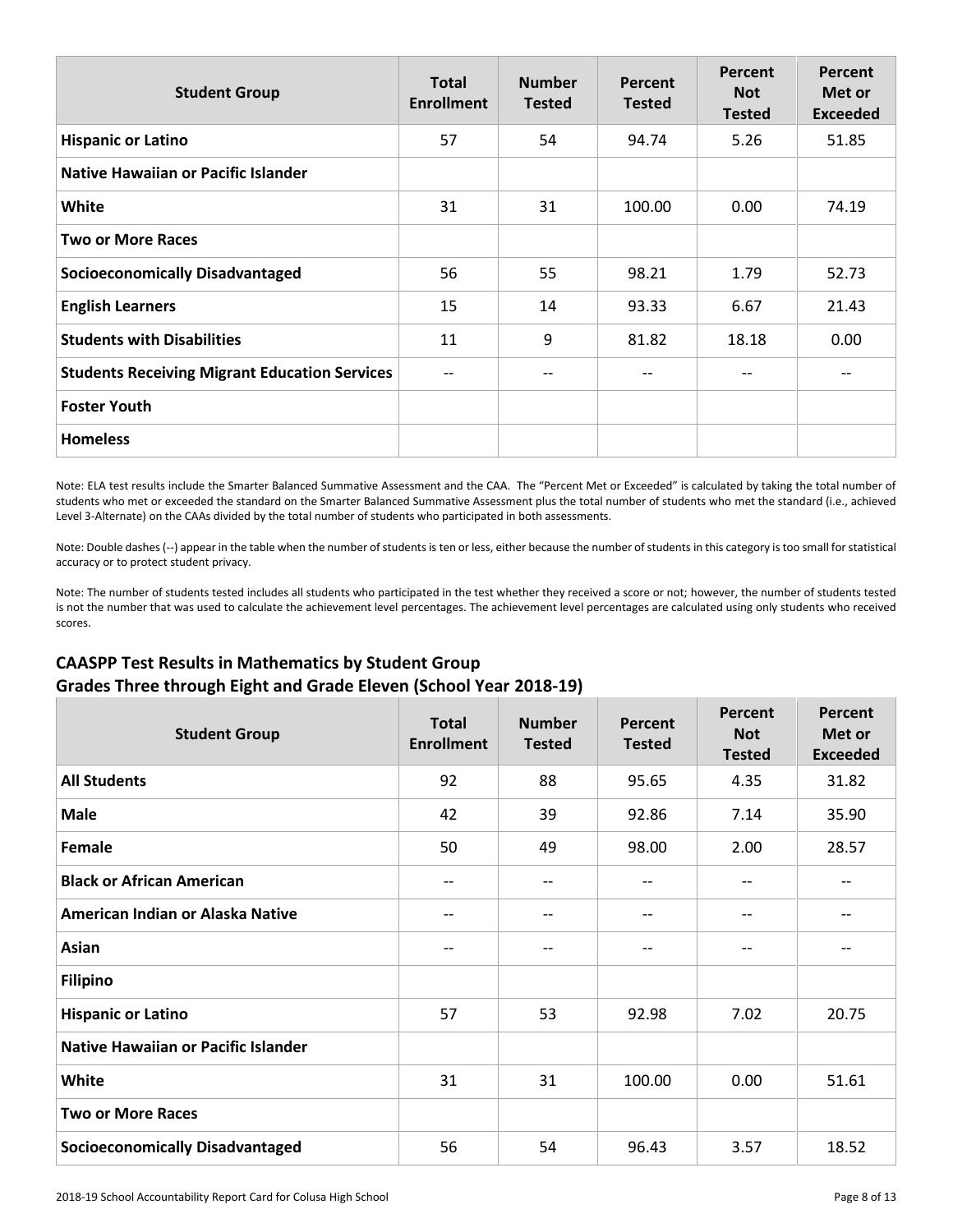| <b>Student Group</b>                                 | <b>Total</b><br><b>Enrollment</b> | <b>Number</b><br><b>Tested</b> | <b>Percent</b><br><b>Tested</b>                     | Percent<br><b>Not</b><br><b>Tested</b> | Percent<br>Met or<br><b>Exceeded</b> |
|------------------------------------------------------|-----------------------------------|--------------------------------|-----------------------------------------------------|----------------------------------------|--------------------------------------|
| <b>English Learners</b>                              | 15                                | 14                             | 93.33                                               | 6.67                                   | 7.14                                 |
| <b>Students with Disabilities</b>                    | 11                                | 9                              | 81.82                                               | 18.18                                  | 0.00                                 |
| <b>Students Receiving Migrant Education Services</b> | $-$                               | $- -$                          | $\hspace{0.05cm} -\hspace{0.05cm} -\hspace{0.05cm}$ | --                                     | $- -$                                |
| <b>Foster Youth</b>                                  |                                   |                                |                                                     |                                        |                                      |
| <b>Homeless</b>                                      |                                   |                                |                                                     |                                        |                                      |

Note: Mathematics test results include the Smarter Balanced Summative Assessment and the CAA. The "Percent Met or Exceeded" is calculated by taking the total number of students who met or exceeded the standard on the Smarter Balanced Summative Assessment plus the total number of students who met the standard (i.e., achieved Level 3-Alternate) on the CAAs divided by the total number of students who participated in both assessments.

Note: Double dashes (--) appear in the table when the number of students is ten or less, either because the number of students in this category is too small for statistical accuracy or to protect student privacy.

Note: The number of students tested includes all students who participated in the test whether they received a score or not; however, the number of students tested is not the number that was used to calculate the achievement level percentages. The achievement level percentages are calculated using only students who received scores.

#### **CAASPP Test Results in Science for All Students Grades Five, Eight, and Ten Percentage of Students Meeting or Exceeding the State Standard**

| <b>Subject</b>                        | <b>School</b> | <b>School</b> | <b>District</b> | <b>District</b> | <b>State</b> | <b>State</b> |
|---------------------------------------|---------------|---------------|-----------------|-----------------|--------------|--------------|
|                                       | 2017-18       | 2018-19       | 2017-18         | 2018-19         | 2017-18      | 2018-19      |
| Science (grades 5, 8 and high school) | N/A           | N/A           | N/A             | N/A             | N/A          | N/A          |

Note: Cells with N/A values do not require data.

Note: This is a placeholder for the California Science Test (CAST) which was administered operationally during the 2018-19 school year. However, these data are not available for inclusion in the 2018-19 SARC posting due February 1, 2020. These data will be included in the 2019-20 SARC posting due February 1, 2021.

### **Career Technical Education Programs (School Year 2018-19)**

A Career and Technical Education Pathway is offered in Agriculture Mechanics, Agriscience, and Business Management. Agriculture Mechanics students take a pathway sequence of Beginning, Intermediate, and Advanced Farm Mechanics. Agriscience students take a pathway of Ag. Earth, Sustainable Ag., and Ag. Chemistry. Business Management students take a pathway sequence of Introduction to Business and Finance, Intermediate Business Management Communication Technology, and Advanced Business Management Enterprise and Project Management.

#### **Career Technical Education Participation (School Year 2018-19)**

| <b>Measure</b>                                                                                                                    | <b>CTE Program</b><br>Participation |
|-----------------------------------------------------------------------------------------------------------------------------------|-------------------------------------|
| <b>Number of Pupils Participating in CTE</b>                                                                                      | 309                                 |
| Percent of Pupils that Complete a CTE Program and Earn a High School Diploma                                                      | 100                                 |
| Percent of CTE Courses that are Sequenced or Articulated Between the School and Institutions of<br><b>Postsecondary Education</b> |                                     |

#### **Courses for University of California (UC) and/or California State University (CSU) Admission**

| <b>UC/CSU Course Measure</b>                                     | Percent |
|------------------------------------------------------------------|---------|
| 2018-19 Pupils Enrolled in Courses Required for UC/CSU Admission | 96.39   |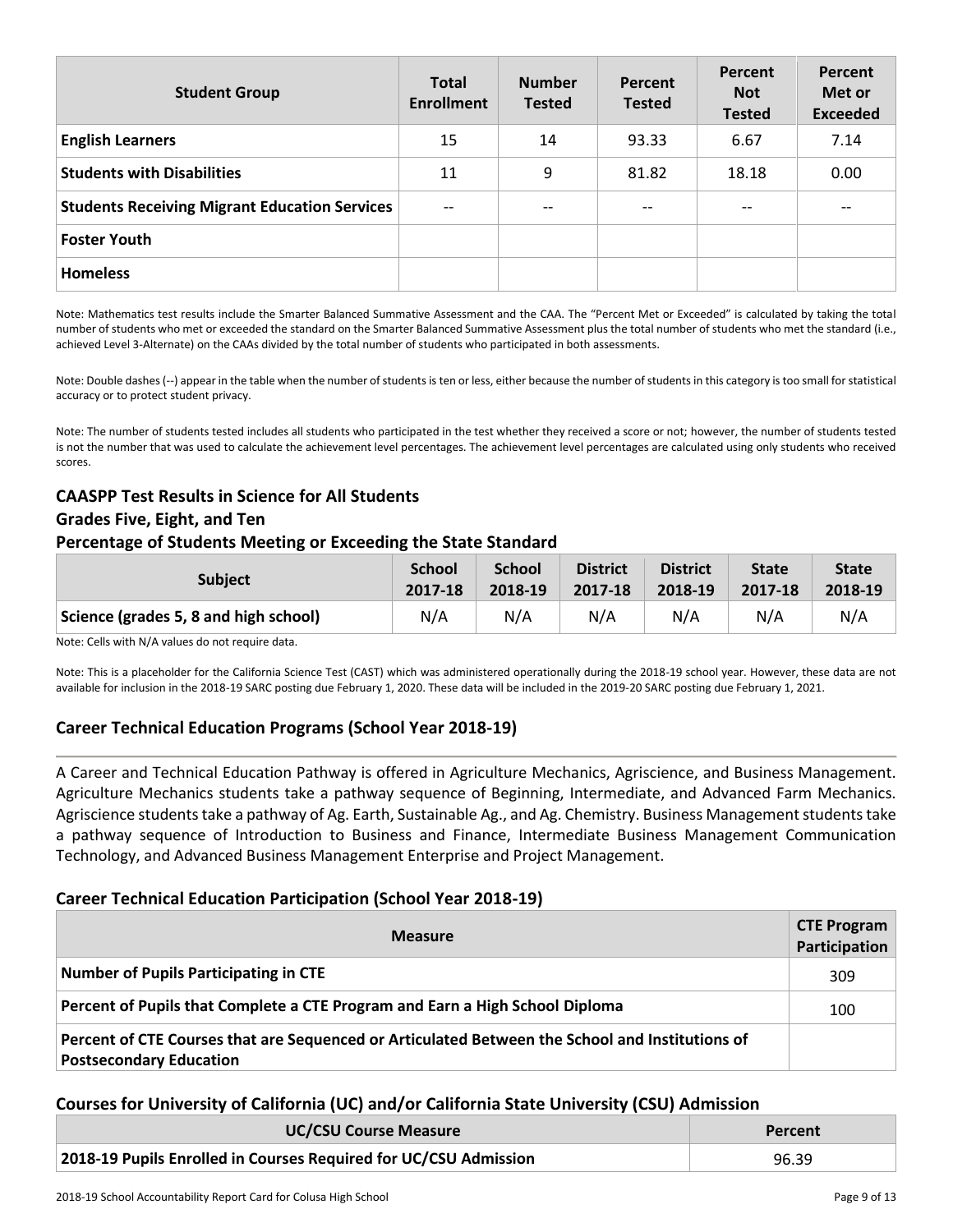| <b>UC/CSU Course Measure</b>                                              | Percent |
|---------------------------------------------------------------------------|---------|
| 2017-18 Graduates Who Completed All Courses Required for UC/CSU Admission | 36.62   |

#### **State Priority: Other Pupil Outcomes**

The SARC provides the following information relevant to the State priority: Other Pupil Outcomes (Priority 8):

Pupil outcomes in the subject areas of physical education.

#### **California Physical Fitness Test Results (School Year 2018-19)**

| Grade Level | <b>Percentage of Students</b> | <b>Percentage of Students</b> | <b>Percentage of Students</b> |
|-------------|-------------------------------|-------------------------------|-------------------------------|
|             | <b>Meeting Four of Six</b>    | <b>Meeting Five of Six</b>    | <b>Meeting Six of Six</b>     |
|             | <b>Fitness Standards</b>      | <b>Fitness Standards</b>      | <b>Fitness Standards</b>      |
|             | 19.0                          | 29.5                          | 35.2                          |

Note: Percentages are not calculated and double dashes (--) appear in the table when the number of students tested is ten or less, either because the number of students in this category is too small for statistical accuracy or to protect student privacy.

# **C. Engagement**

#### **State Priority: Parental Involvement**

The SARC provides the following information relevant to the State priority: Parental Involvement (Priority 3):

• Efforts the school district makes to seek parent input in making decisions for the school district and each school site.

#### **Opportunities for Parental Involvement (School Year 2019-20)**

We welcome and encourage parental involvement through a variety of organizations and activities. There are numerous opportunities for parents to serve on committees such as School Site Council, WASC Action Teams and the English Learner Advisory Committee. Parents also are encouraged to join such organizations as Friends of the Library, Friends of Music, Friends of Agriculture, Colusa Redhawks Athletic Foundation, the Environmental Sciences Academy, and Grad Night Parents; to assist by chaperoning dances and field trips; to serve on Senior Project panels; and help with senior interviews. Parent nights are provided for Colusa High School parents including: Back to School, Technology Information Night and our Winterfest Celebration. If you would like to volunteer please contact Josh Mason, Principal, or Lorie Meyers, Administrative Assistant at (530) 458-2156.

#### **State Priority: Pupil Engagement**

The SARC provides the following information relevant to the State priority: Pupil Engagement (Priority 5):

- High school dropout rates; and
- High school graduation rates.

#### **Dropout Rate and Graduation Rate (Four-Year Cohort Rate)**

| <b>Indicator</b> | <b>School</b><br>2015-16 | <b>School</b><br>2016-17 | <b>School</b><br>2017-18 | <b>District</b><br>2015-16 | <b>District</b><br>2016-17 | <b>District</b><br>2017-18 | <b>State</b><br>2015-16 | <b>State</b><br>2016-17 | <b>State</b><br>2017-18 |
|------------------|--------------------------|--------------------------|--------------------------|----------------------------|----------------------------|----------------------------|-------------------------|-------------------------|-------------------------|
| Dropout Rate     | 13.1                     |                          | 3.8                      | 17.6                       | 6.3                        | 10.9                       | 9.7                     | 9.1                     | 9.6                     |
| Graduation Rate  | 85.7                     | 96.7                     | 91.1                     | 79                         | 91.9                       | 80.7                       | 83.8                    | 82.7                    | 83                      |

For the formula to calculate the 2016-17 and 2017-18 adjusted cohort graduation rate, see the 2018-19 Data Element Definitions document located on the SARC web page a[t https://www.cde.ca.gov/ta/ac/sa/.](https://www.cde.ca.gov/ta/ac/sa/)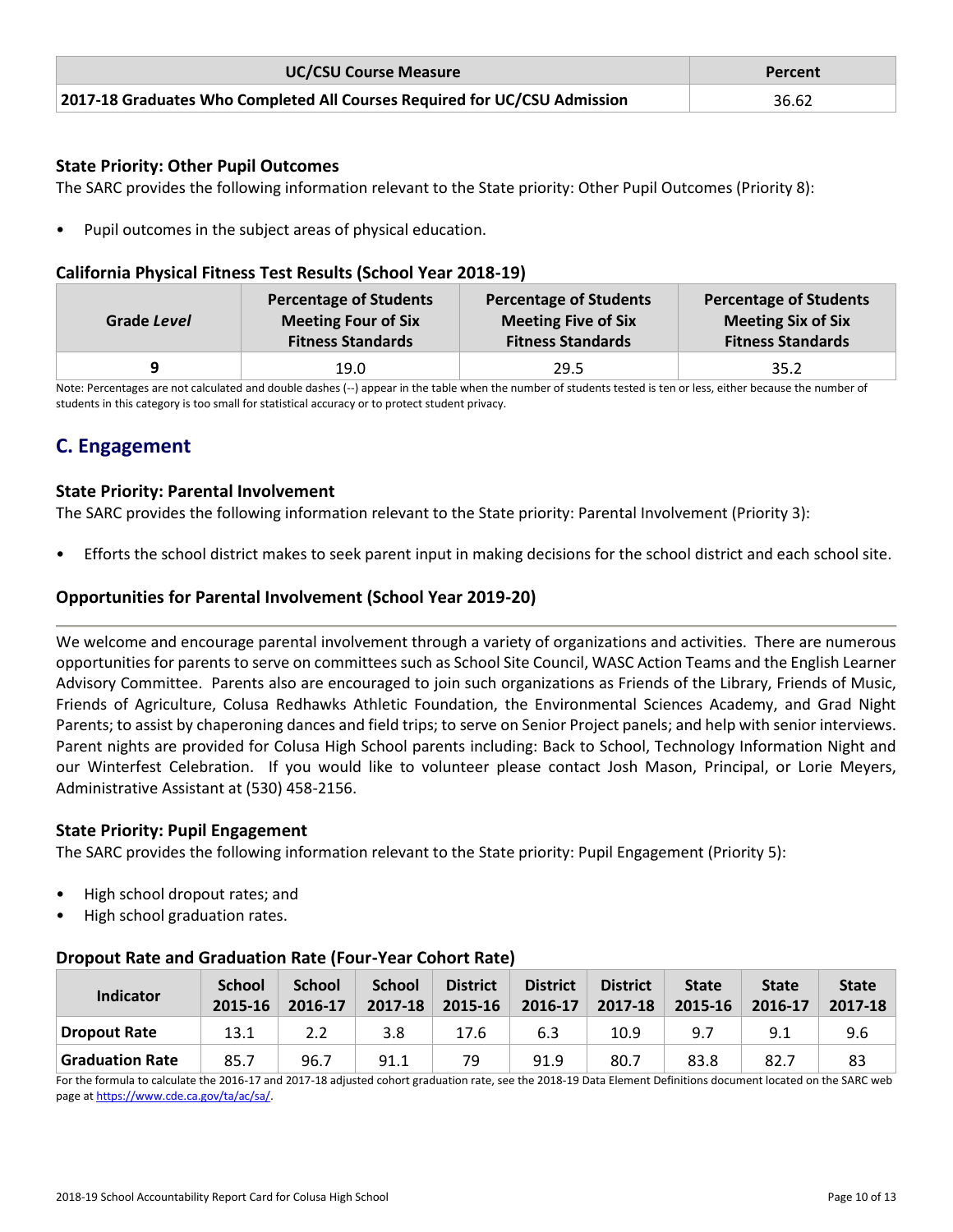#### **State Priority: School Climate**

The SARC provides the following information relevant to the State priority: School Climate (Priority 6):

- Pupil suspension rates;
- Pupil expulsion rates; and
- Other local measures on the sense of safety.

#### **Suspensions and Expulsions**

| Rate               | <b>School</b><br>2016-17 | <b>School</b><br>2017-18 | <b>School</b><br>2018-19 | <b>District</b><br>2016-17 | <b>District</b><br>2017-18 | <b>District</b><br>2018-19 | <b>State</b><br>2016-17 | <b>State</b><br>$2017 - 18$ | <b>State</b><br>2018-19 |
|--------------------|--------------------------|--------------------------|--------------------------|----------------------------|----------------------------|----------------------------|-------------------------|-----------------------------|-------------------------|
| <b>Suspensions</b> | 11.1                     |                          | 3.3                      |                            | 3.5                        | 3.5                        | 3.6                     | 3.5                         | 3.5                     |
| <b>Expulsions</b>  | 0.0                      |                          | 1.0                      | 0.0                        | 0.3                        | 0.5                        |                         |                             |                         |

#### **School Safety Plan (School Year 2019-20)**

The Colusa High School Safety Plan is reviewed annually by administration with staff and by staff with students. We are in the process of updating our current district safety plan with improved capabilities at all Colusa Unified School District sites. Responses to emergency situations such as fire, earthquake, flooding, bomb threat, and intruder on campus are addressed in the plan and in drills conducted with students. Colusa High School completes additional safety drills above the California requirements. All visitors are required to check in at the main office upon arrival and to wear visitor badges while on campus. New cameras have been installed in various locations to further expand our campus safety. Additionally, we have received positive comments regarding the increased lighting at evening events.

#### **Subject 2016-17 2016-17 2016-17 2016-17 2017-18 2017-18 2017-18 2017-18 2018-19 2018-19 2018-19 2018-19 Average Class Classes\* Classes\* Classes\* Size # of Size 1-22 # of Size 23-32 # of Size 33+ Average Class Classes\* Classes\* Classes\* Size # of Size 1-22 # of Size 23-32 # of Size 33+ Average Class Size # of Classes\* Classes\* Classes\* Size 1-22 # of Size 23-32 # of Size 33+ English** 22 10 9 22 8 11 21 8 12 **Mathematics** | 23 | 5 | 7 | 2 | 21 | 8 | 4 | 3 | 23 | 5 | 10 **Science** | 22 | 8 | 6 | | 22 | 7 | 5 | 2 | 23 | 5 | 6 | 1 **Social Science** | 24 | 5 | 8 | 1 | 21 | 6 | 7 | | 22 | 8 | 5

#### **Average Class Size and Class Size Distribution (Secondary)**

\*Number of classes indicates how many classrooms fall into each size category (a range of total students per classroom). At the secondary school level, this information is reported by subject area rather than grade level.

#### **Ratio of Academic Counselors to Pupils (School Year 2018-19)**

| - 1<br>. <del>.</del> | Ratio |
|-----------------------|-------|
| Academic Counselors*  | 398.C |

\*One Full Time Equivalent (FTE) equals one staff member working full time; one FTE could also represent two staff members who each work 50 percent of full time.

#### **Student Support Services Staff (School Year 2018-19)**

| <b>Title</b>                                                  | Number of FTE*<br><b>Assigned to School</b> |
|---------------------------------------------------------------|---------------------------------------------|
| Counselor (Academic, Social/Behavioral or Career Development) | 1.0                                         |
| Library Media Teacher (Librarian)                             |                                             |
| Library Media Services Staff (Paraprofessional)               |                                             |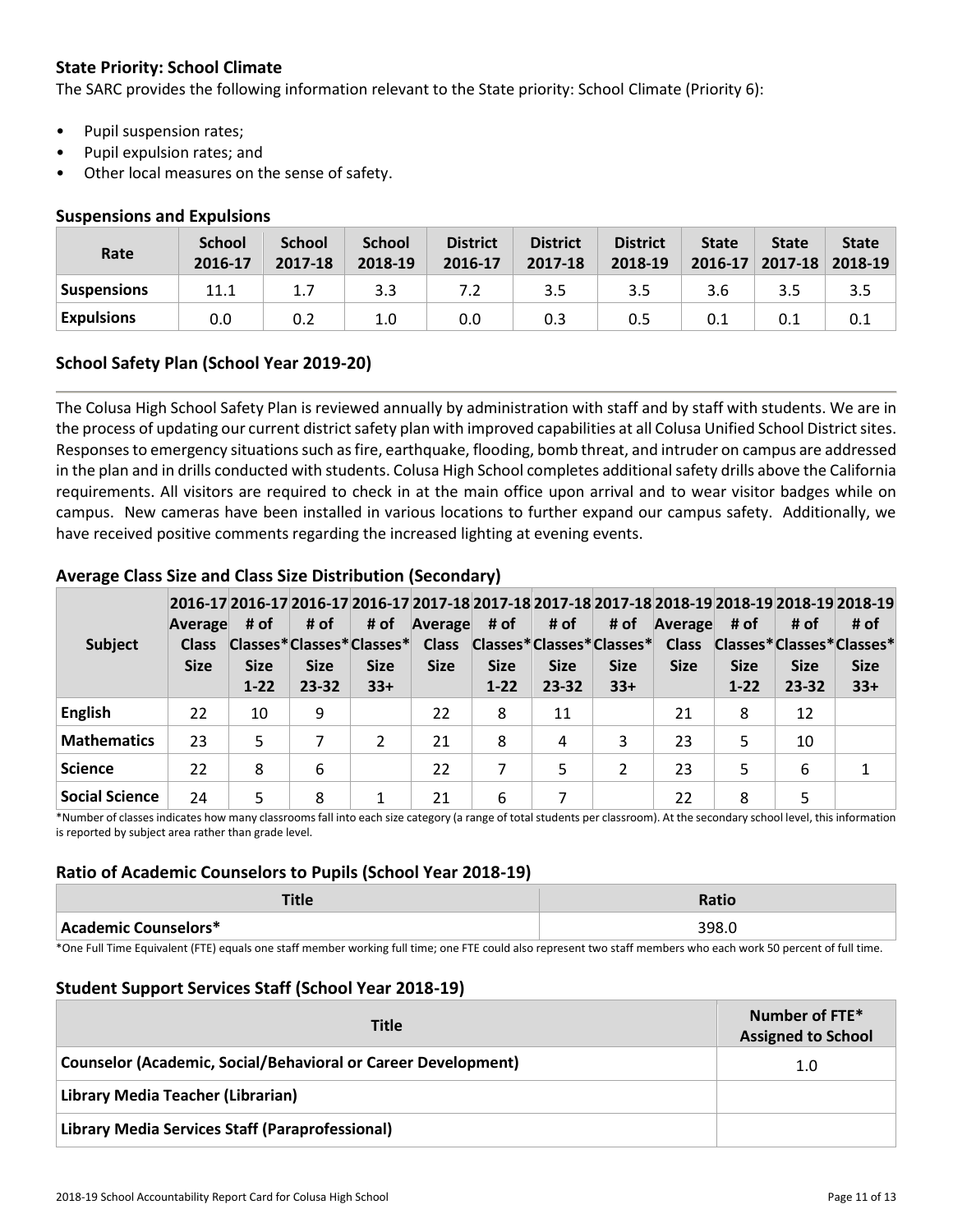| <b>Title</b>                              | Number of FTE*<br><b>Assigned to School</b> |
|-------------------------------------------|---------------------------------------------|
| Psychologist                              |                                             |
| <b>Social Worker</b>                      |                                             |
| <b>Speech/Language/Hearing Specialist</b> |                                             |
| <b>Resource Specialist (non-teaching)</b> |                                             |

\*One Full Time Equivalent (FTE) equals one staff member working full time; one FTE could also represent two staff members who each work 50 percent of full time.

#### **Expenditures Per Pupil and School Site Teacher Salaries (Fiscal Year 2017-18)**

| Level                                                | <b>Total</b><br><b>Expenditures</b><br><b>Per Pupil</b> | <b>Expenditures</b><br><b>Per Pupil</b><br>(Restricted) | <b>Expenditures</b><br><b>Per Pupil</b><br>(Unrestricted) | Average<br><b>Teacher</b><br><b>Salary</b> |
|------------------------------------------------------|---------------------------------------------------------|---------------------------------------------------------|-----------------------------------------------------------|--------------------------------------------|
| <b>School Site</b>                                   | \$7,411                                                 | \$967                                                   | \$6,443                                                   | \$73,794                                   |
| <b>District</b>                                      | N/A                                                     | N/A                                                     | \$8,710                                                   | \$70,849.00                                |
| <b>Percent Difference - School Site and District</b> | N/A                                                     | N/A                                                     | $-29.9$                                                   | 8.8                                        |
| <b>State</b>                                         | N/A                                                     | N/A                                                     | \$7,506.64                                                | \$64,732.00                                |
| <b>Percent Difference - School Site and State</b>    | N/A                                                     | N/A                                                     | $-10.1$                                                   | 14.9                                       |

Note: Cells with N/A values do not require data.

**The California Department of Education issued guidance to LEAs on August 1, 2018, regarding how to calculate school-level per-pupil expenditures that will be reported on 2018-19 report cards.**

#### **Types of Services Funded (Fiscal Year 2018-19)**

ADA state funding is used to provide basic, comprehensive educational programs for students. This includes staffing, facilities and instructional materials. Supplemental funding for school improvement activities, staff development, field trips, equipment, and enrichment programs is provided through state and federal categorical funds. CTEIG is providing funding for a variety of CTE projects including our business classroom modernization.

#### **Teacher and Administrative Salaries (Fiscal Year 2017-18)**

| Category                                             | <b>District</b><br><b>Amount</b> | <b>State Average</b><br><b>For Districts</b><br><b>In Same Category</b> |  |
|------------------------------------------------------|----------------------------------|-------------------------------------------------------------------------|--|
| <b>Beginning Teacher Salary</b>                      | \$49,878                         | \$43,574                                                                |  |
| <b>Mid-Range Teacher Salary</b>                      | \$66,882                         | \$63,243                                                                |  |
| <b>Highest Teacher Salary</b>                        | \$90,941                         | \$86,896                                                                |  |
| <b>Average Principal Salary (Elementary)</b>         | \$93,118                         | \$103,506                                                               |  |
| <b>Average Principal Salary (Middle)</b>             | \$121,114                        | \$108,961                                                               |  |
| <b>Average Principal Salary (High)</b>               | \$97,432                         | \$108,954                                                               |  |
| <b>Superintendent Salary</b>                         | \$156,910                        | \$136,125                                                               |  |
| <b>Percent of Budget for Teacher Salaries</b>        | 35%                              | 30%                                                                     |  |
| <b>Percent of Budget for Administrative Salaries</b> | 6%                               | 6%                                                                      |  |

For detailed information on salaries, see the CDE Certificated Salaries & Benefits web page at https://www.cde.ca.gov/ds/fd/cs/.